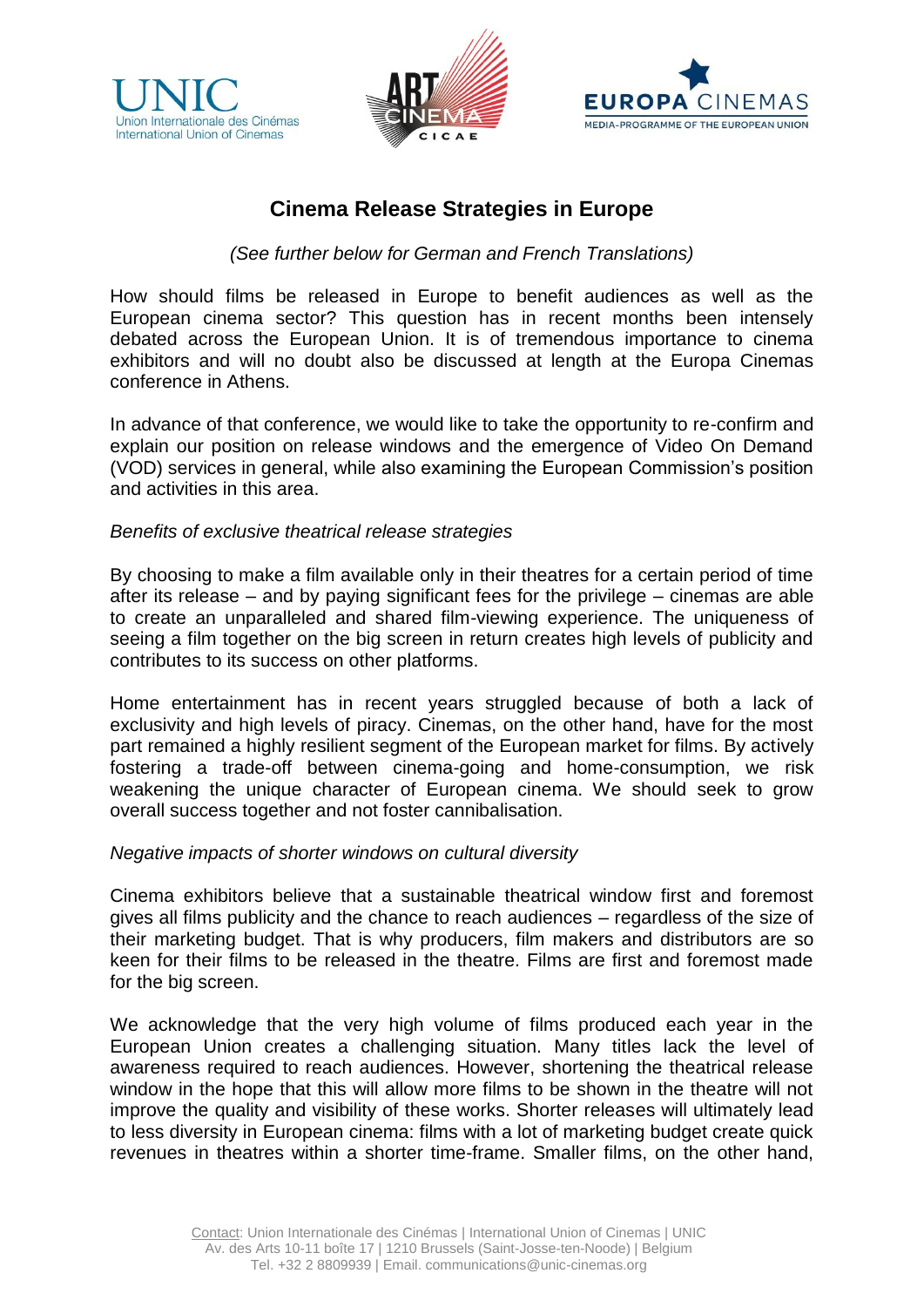often require more time to benefit from word-of-mouth or recommendations on social networks.

Finally, a diverse offer of European films simply made available on the Internet does not solve the problem. Without the marketing effects of a theatrical release there will be little demand for any film.

From an exhibitor perspective, more emphasis has to be put on creating and promoting competitive European films. We also need more emphasis on distribution and local marketing so that European films can attract sufficient audiences to theatres and will in return be successful on subsequent platforms.

## *Questions about the effectiveness of day-and-date experiments*

While the European Commission should be applauded for its efforts to promote the circulation of European films across borders – especially in relation to the success of the Europa Cinemas network – its attempts to support day-and-date releases with the recently launched Preparatory Action "Circulation of films in the digital era" raise the question of appropriate information and correct evaluation.

Without any significant prior consultation with cinema exhibitors, a program that threatens to disproportionally weaken cinemas has been designed. It is not surprising that the overwhelming majority of film industry stakeholders have chosen to not participate in any of the projects financed under the first wave of the Preparatory Action. Only three films have so far been released simultaneously or with significantly altered releases schedules. The Commission initially hoped to release 80 – 100 films in this manner as part of the first wave.

While box office results for the released niche titles are so far weak the general lack of transparency in the VOD business means that there are so far few if any revenues reported for this emerging market. It remains unclear how each of the supported projects will be evaluated and if this will be done by an independent body.

The Commission is considering the publication of a "Council Recommendation on Film in the Digital Era" that will advise European Member States on how to better support European cinema. It would be important that the limited success of day-anddate experiments, on the one hand, and the high value of a sustainable and exclusive theatrical window, on the other, were adequately reflected in this proposal.

## *Towards a comprehensive partnership with Creative Europe*

Cinemas today offer an incredibly diverse mix of European films, including feature films and documentaries, as well as alternative content such as opera, theatre and live sports. They are the best solution to create awareness of and cross-border interest in European film. Many theatres use social-networking solutions and mobile marketing strategies to weave these offers into the everyday lives of film-lovers. They thereby manage to position cinemas as trusted cultural and creative meeting places in their local communities. Moreover, cinemas all over Europe are especially focusing on attracting young audiences and families to the theatre in new and innovative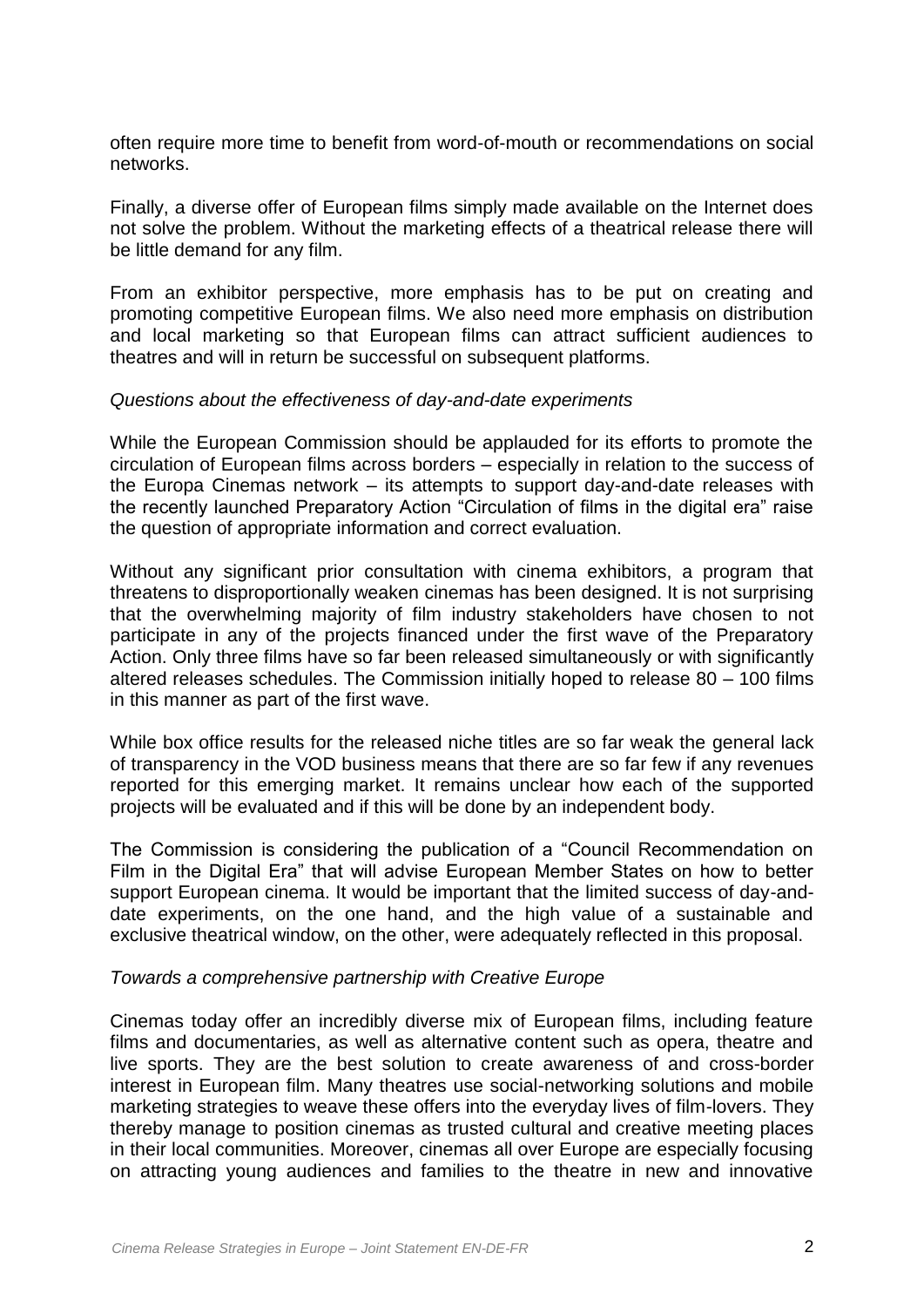ways. They ensure that future generations will continue to appreciate and enjoy European cinema.

These efforts should be acknowledged and supported by all European institutions. The launch of Creative Europe provides a great opportunity to stabilise and strengthen the social, cultural and economic contributions of cinema exhibition in Europe – especially in relation to cinemas in smaller towns and rural communities where it is increasingly important to fight social isolation.

Brussels, Berlin, Paris – 21 November 2013

RICEP

Phil Clapp President, Union Internationale des Cinémas (UNIC)/ International Union of Cinemas

Ropenan

Dr. Detlef Roßmann President, Confédération Internationale des Cinémas d'Art et d'Essai

Nico Simon President, Europa Cinemas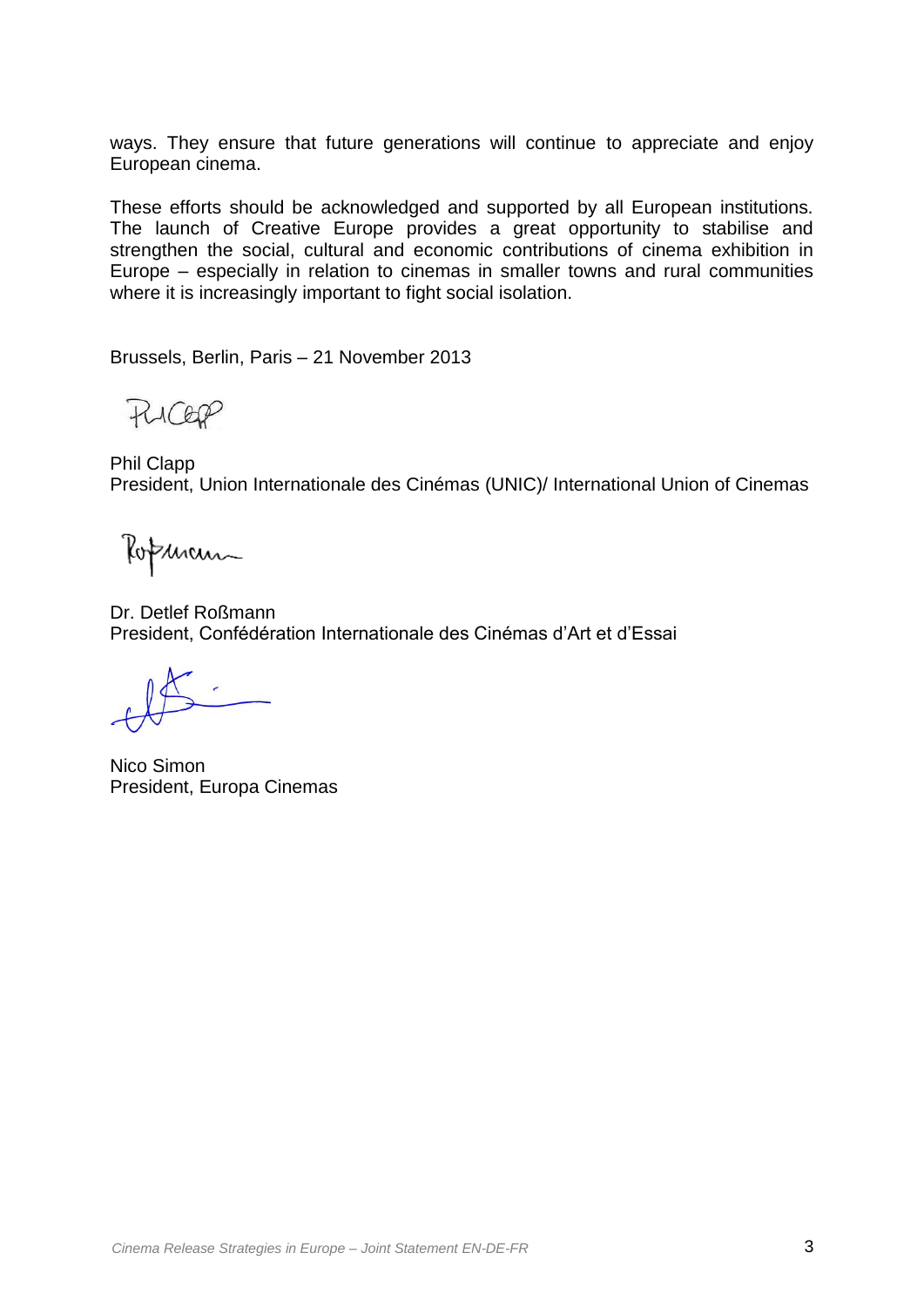# Deutsche Übersetzung – Originalversion auf Englisch

## **Europäisches Kino und Verwertungsstrategien für Europäischen Film**

Wie sollten europäische Filme zu Gunsten des Publikums und der Film- und Kinobranche in Zukunft veröffentlicht werden? Diese Frage wurde in den letzten Monaten in ganz Europa intensiv diskutiert. Sie ist auch für die Kinobranche von hoher Bedeutung und wird ohne Zweifel im Rahmen der in Athen stattfindenden Konferenz des Kinonetzwerkes "Europa Cinemas" thematisiert werden.

Im Vorfeld dieser Konferenz möchten wir die Gelegenheit nutzen, unsere Position bezüglich der Verwertungskette von Filmen und der Entwicklung von Video On Demand-Diensten im Allgemeinen zu erläutern. Zudem wollen wir Aktivitäten der Europäischen Kommission in diesem Bereich beleuchten.

## *Die Vorteile eines exklusiven Kinofensters bei der Verwertung von Filmen*

Kinobetreiber entschließen sich dazu Filme für eine bestimmte Zeit ausschließlich in ihren Kinos zu zeigen und bezahlen für dieses Privileg erhebliche Gebühren. Dadurch schaffen sie beispiellose Filmerlebnisse die sich unter anderem auch durch ihren sozialen Charakter von anderen Angeboten abgrenzen. Die Einzigartigkeit dieses gemeinsamen Erlebnisses erzeugt ein hohes Maß an Aufmerksamkeit und wirkt sich dadurch unter anderem auch auf den Erfolg eines Films in nachfolgenden Verwertungsmärkten aus.

Die Home Entertainment-Branchen mussten in den vergangenen Jahren mit Einbußen kämpfen. Ein Mangel an Exklusivität sowie Film-Piraterie haben dazu beigetragen. Kinos sind im Gegensatz dazu in den meisten Fällen ein relativ stabiler Absatzmarkt für Filme geblieben. Wenn in Zukunft eine wechselseitige Schwächung von Kinobesuchen und Home-Entertainment-Konsum unterstützt wird, gefährden wir den einzigartigen Charakter des europäischen Kinos. Wir sollten Erfolge gemeinsam ausbauen und keine Kannibalisierung der unterschiedlichen Märkte fördern.

## *Negative Auswirkungen von kürzeren Verwertungsfenstern auf die kulturelle Vielfalt*

Die nachhaltige Verwertung von Filmen im Kino verleiht diesen Werken ungeachtet der Größe Ihres Marketingbudgets zu aller erst ein hohes Maß an Publizität sowie die Chance ein breites Publikum zu erreichen. Aus diesem Grund wollen Produzenten, Filmemacher und Verleiher, dass Ihre Werke im Kino gezeigt werden. Filme werden in erster Linie dafür geschaffen, um im Kino gesehen zu werden.

Die Verfasser dieser Stellungnahme erkennen an, dass die große Anzahl europäischer Filme eine Herausforderung darstellt. Vielen Werken mangelt es an Aufmerksamkeit und dadurch auch an Publikum. Es ist jedoch ein Trugschluss, dass die Veröffentlichung einer höheren Anzahl an Filmen im Kino – dies könnte durch eine Verkürzung des Auswertungsfensters gegebenenfalls erreicht werden – die Qualität und die Sichtbarkeit dieser Werke optimierte. Filme mit einem hohen Marketing-Budget erreichen große Umsätze in einem kleinen Kinofenster. Kleinere Filme benötigen im Gegensatz dazu oft Zeit, um von Mund-zu-Mund-Propaganda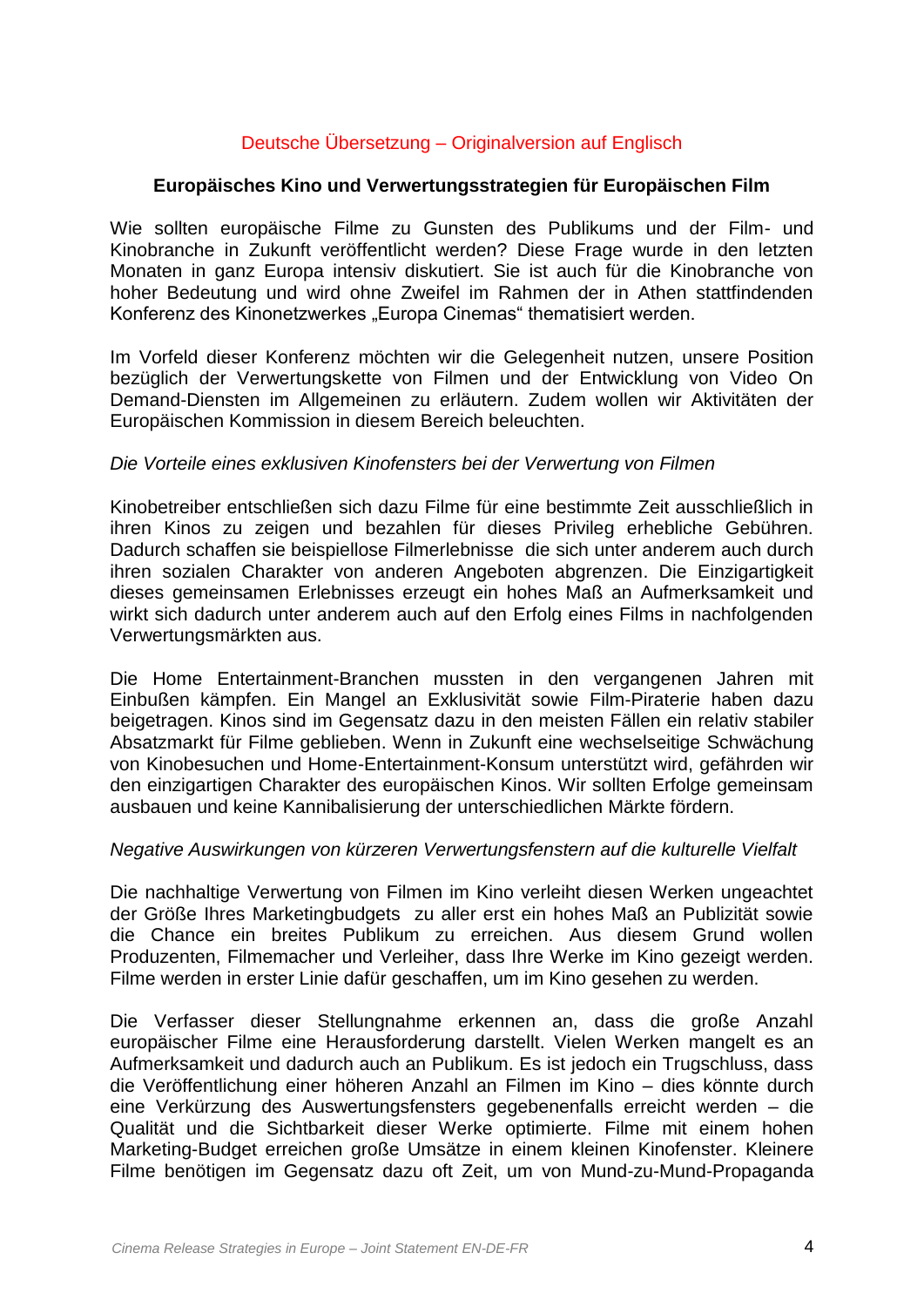und von Empfehlungen in sozialen Netzwerken zu profitieren.

Die direkte Veröffentlichung eines vielfältigen Filmangebots im Internet wird dieses Problem nicht lösen. Ohne die Marketingeffekte einer Kinoveröffentlichung wird die Nachfrage für ein Angebot im Internet gering bleiben.

Aus Sicht der Kinobetreiber sollte mehr für die Herstellung und die Vermarktung von wettbewerbsfähigen Kinofilmen getan werden. Wir sollten den Filmverleih sowie lokale Marketingaktivitäten verstärken, damit Filme genug Kinobesucher anlocken können und dadurch auch auf nachfolgenden Plattformen Erfolge verbuchen werden.

## *Infragestellung von Day-and-Date-Experimenten*

Wir befürworten und gratulieren der Europäischen Kommission für die Bemühungen den Vertrieb europäischer Filme über Grenzen hinweg zu fördern. Dies gilt insbesondere in Bezug auf das Leuchtturm-Projekt Europa Cinemas. Die Bemühungen der Kommission simultane Day-and-Date-Veröffentlichungen durch das kürzlich gestartete Pilotprogramm "Circulation of Films in the Digital Era" zu fördern, werfen jedoch einige Fragen bezüglich Informationspolitik und korrekter Evaluierung auf.

Ohne nennenswerte Rücksprache mit der Kinobranche wurde ein Programm aufgesetzt welches die Kinos zu schwächen droht. Es ist daher nicht verwunderlich, dass die überwältigende Mehrheit der Filmbranche sich dazu entschieden hat nicht an den finanzierten Projekten teilzunehmen. Bisher wurden nur drei Filme quasisimultan auf VOD und im Kino veröffentlicht. Die Kommission hatte zunächst gehofft, dass 80 – 100 Filme im Rahmen des Pilotprojekts auf diese Weise veröffentlicht würden.

Die Einspielergebnisse für diese geförderten Projekte sind bisher äußerst gering. Da das VOD-Gewerbe allgemein durch einen Mangel an Transparenz gekennzeichnet ist, wurden bisher keine beziehungsweise zu wenig Resultate in Bezug auf VOD-Veröffentlichungen von Filmen veröffentlicht. Vor diesem Hintergrund bleibt unklar wie die unterstützten Projekte bewertet werden sollen und ob dies von unabhängigen Partnern gewährleistet wird.

Die Kommission erwägt die Veröffentlichung einer "Council Recommendation on Film in the Digital Era" mit welcher sie die Mitgliedstaaten bezüglich der Förderung der Film- und Kinobranchen beraten möchte. Es wäre wichtig, dass die bisher sehr begrenzten Erfolge der Day-and-Date Experimente sowie die wichtige Bedeutung exklusiver Kinofenster in dieser Empfehlung berücksichtigt würden.

## *Für eine umfassende Partnerschaft mit dem Förderprogramm Creative Europe*

Kinos bieten heute eine große Vielfalt von europäischen Filmen an, darunter Kinound Dokumentarfilme, sowie alternative Inhalte wie beispielsweise Oper, Theater und Live-Sport. Kinos sind bei weitem die beste Möglichkeit Publikumsaufmerksamkeit sowie die internationale Nachfrage für europäischen Film zu steigern. Viele Kinos verwenden soziale Netzwerke sowie Smartphone-Applikationen um Ihr Angebot in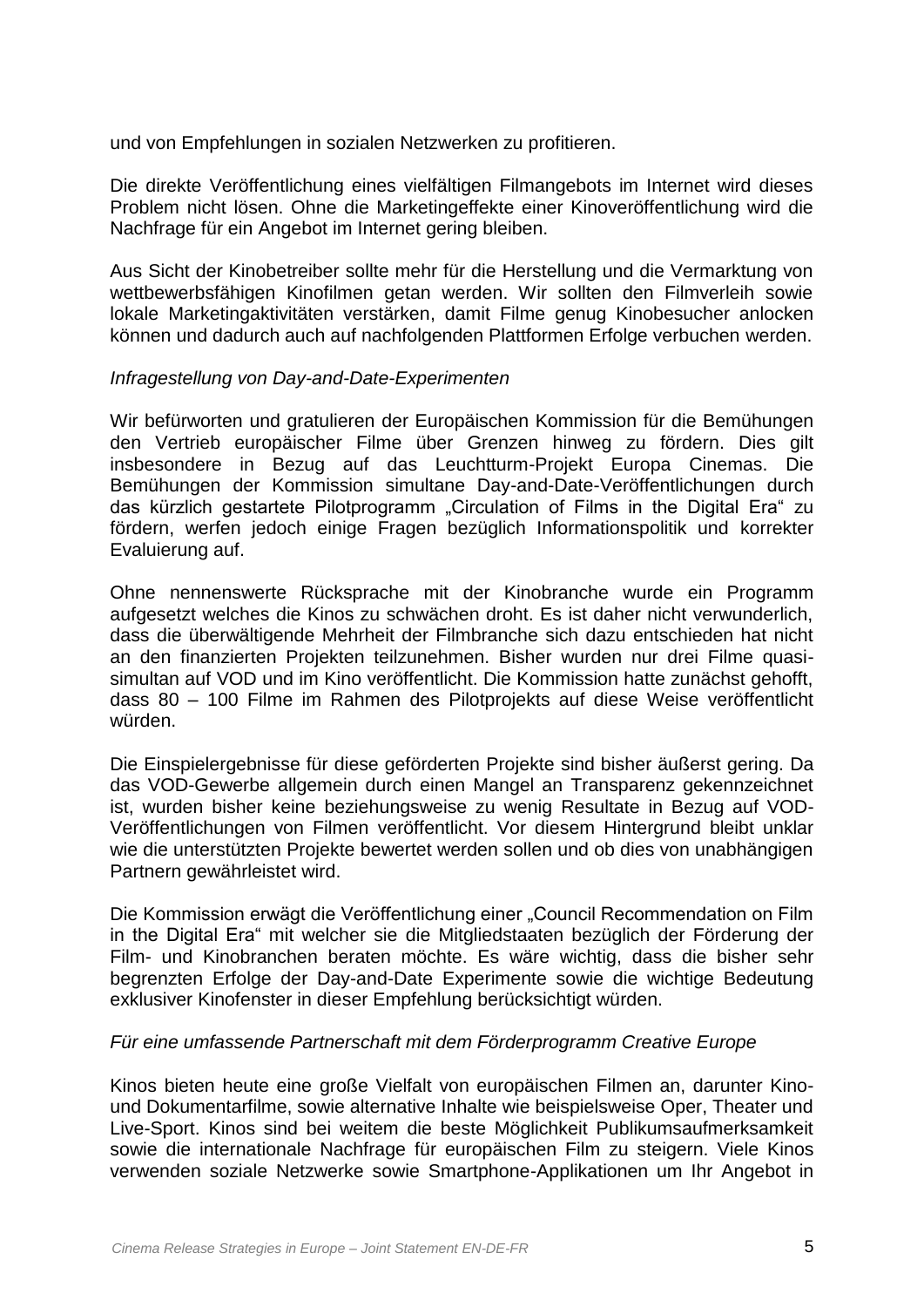das mediale Alltagsleben ihrer Zielgruppen zeitgemäß einzubinden und sich so zu vermarkten. Dadurch werden Kinos als kulturelle und kreative Treffpunkte der Gemeinden positioniert. Orte, die Vertrauen und den sozialen Zusammenhalt stärken. Zudem versuchen Kinobetreiber in ganz Europa ein jüngeres Publikum sowie Familien durch innovative Maßnahmen für das Kinoerlebnis zu gewinnen. Dadurch wird gewährleistet, dass sich zukünftige Generationen weiterhin für den europäischen Film begeistern.

Diese Bemühungen sollten von allen europäischen Institutionen anerkannt und unterstützt werden. Der Beginn des neuen EU-Förderprogramms "Creative Europe" bietet eine große Chance die sozialen, kulturellen und wirtschaftlichen Beiträge der Kinos in Europa nachhaltig zu stärken. Dies gilt insbesondere für Kinos in kleineren Gemeinden und im ländlichen Raum, wo es immer wichtiger wird, soziale Isolation zu bekämpfen.

Brüssel, Berlin, Paris – 21 November 2013

Phil Clapp President, Union Internationale des Cinémas (UNIC)/ International Union of Cinemas

Dr. Detlef Roßmann President, Confédération Internationale des Cinémas d'Art et d'Essai

Nico Simon President, Europa Cinemas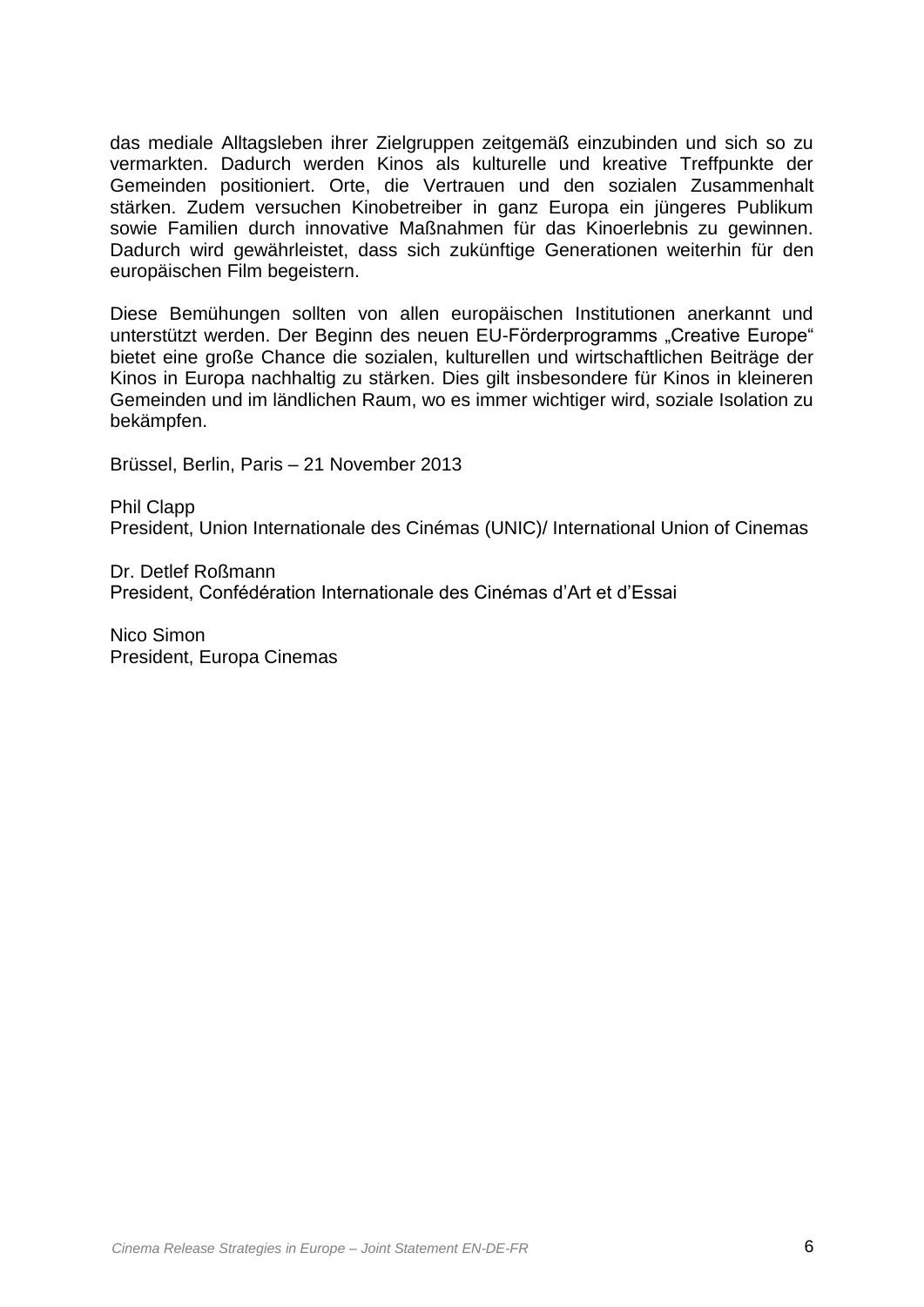## Traduction française – Version originale en anglais

## **Stratégies de sortie de films en Europe**

Selon quelles stratégies les films devraient-ils sortir en Europe pour bénéficier à tout le monde, le public et le cinéma européens confondus ? Ces derniers mois, cette question a été largement débattue à travers l'Union européenne. Elle est d'une importance primordiale pour les exploitants de salles et sera certainement longuement discutée lors de la conférence Europa Cinemas à Athènes.

En amont de cette conférence, nous voudrions profiter de l'occasion pour reconfirmer et expliquer notre position sur les fenêtres d'exploitation et l'émergence de la Vidéo à la Demande (VàD) en général, tout en examinant la position et les activités de la Commission européenne dans ce domaine.

#### *Bienfaits des stratégies de sortie exclusive en salle*

En choisissant de montrer un film exclusivement en salle pendant une certaine période suivant sa sortie – et en s'acquittant d'importants droits pour ce privilège – les cinémas ont la possibilité d'offrir une expérience inégalée où les spectateurs découvrent ensemble l'œuvre cinématographique. La singularité de voir un film ensemble sur grand écran crée d'importants niveaux de publicité et contribue ensuite au succès de l'œuvre sur d'autres plateformes.

Ces dernières années, le divertissement à domicile a été mis à mal par le manque d'exclusivité et des taux de piratage élevés. Les salles de cinéma en revanche ont généralement fait preuve d'une forte résilience économique au sein du marché européen du cinéma. En promouvant activement un arbitrage économique entre l'expérience en salle et la consommation à domicile, nous risquons d'affaiblir le caractère unique du cinéma européen. Nous devrions chercher à croître ensemble le succès global du cinéma européen et non à favoriser la cannibalisation.

## *Impacts négatifs d'une fenêtre d'exploitation plus courte sur la diversité culturelle*

Les exploitants de salles considèrent qu'une fenêtre d'exploitation durable offre en premier lieu à tous les films une occasion de publicité, de trouver leur public – peu importe le budget the marketing. C'est pourquoi les producteurs, réalisateurs et distributeurs tiennent tant à ce que leurs films sortent en salle. Les œuvres cinématographiques sont d'abord réalisées et produites pour le grand écran.

Nous reconnaissons que le nombre très important de films produits chaque année dans l'Union européenne pose un défi. De nombreux films n'atteignent pas le niveau de publicité requis pour trouver leur public. Or, réduire la fenêtre d'exploitation dans l'espoir que cela permette à plus de films d'être montrés en salle n'améliorera pas la qualité ni la visibilité de ces œuvres. Réduire la durée de sortie en salle nuira en fin de compte à la diversité du cinéma européen : en effet, les films disposant d'un budget de marketing important créent des revenus rapides sur une période plus courte en salle. Des films plus petits en revanche ont souvent besoin de plus de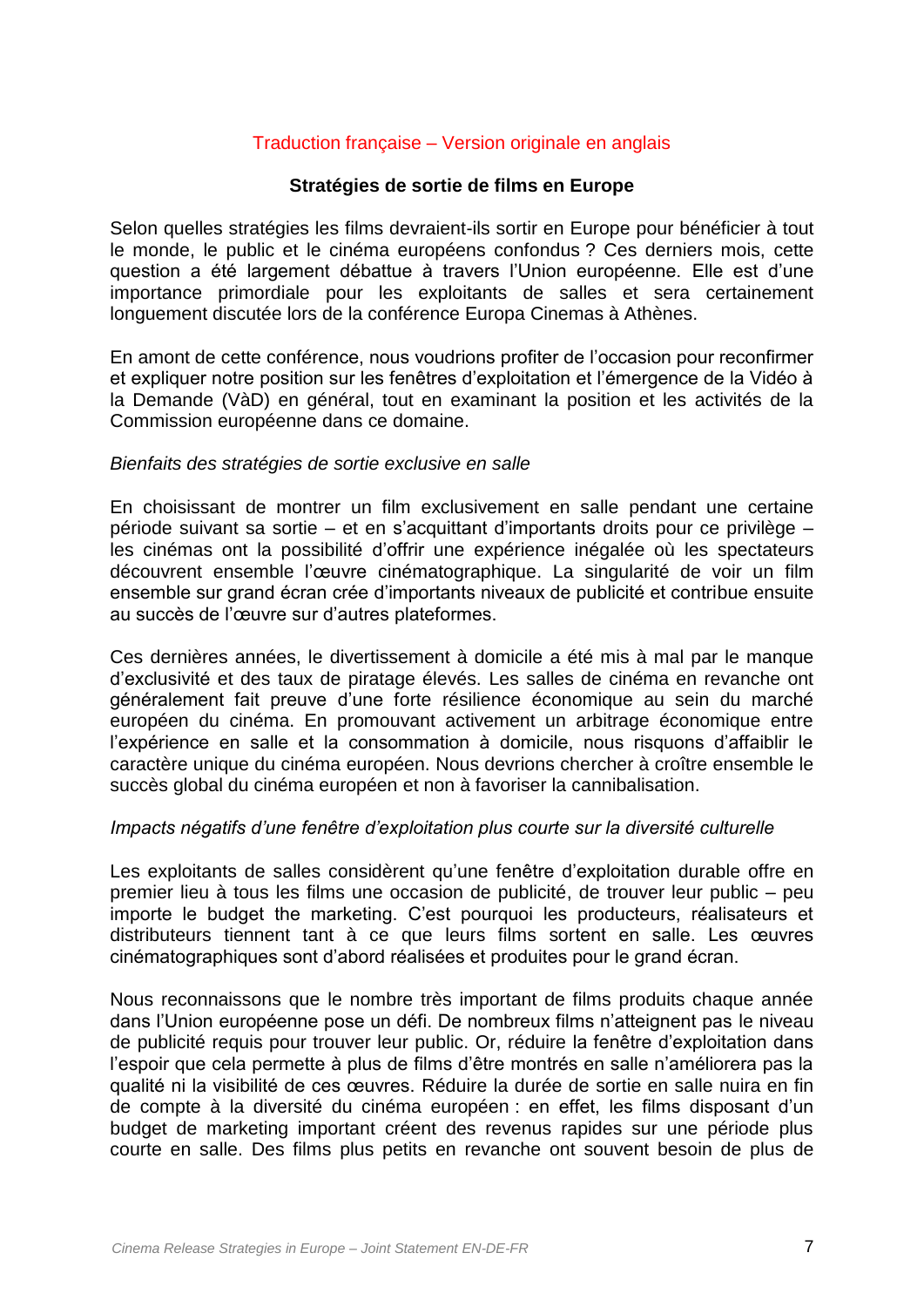temps pour réellement bénéficier du bouche-à-oreilles ou des recommandations sur les réseaux sociaux.

Finalement, le fait de simplement rendre disponible une offre diversifiée de films européens sur internet n'est pas une solution au problème. Sans l'impact marketing d'une sortie en salle, la demande pour une œuvre restera faible.

Du point de vue de l'exploitant, il faudrait davantage mettre l'accent sur la création et la promotion de films européens compétitifs. Il faudrait également mettre l'accent sur la distribution et le marketing local pour que les films européens puissent attirer suffisamment de spectateurs dans les salles et ensuite bénéficier du succès consécutif sur les autres plateformes.

## *Interrogations sur l'efficacité des expériences de sorties simultanées*

On peut féliciter la Commission européenne pour ses efforts de promouvoir la circulation transnationale de films européens, surtout au regard du succès du réseau de salles Europa Cinémas. Or, ses tentatives de soutien aux sorties simultanées dans le cadre du lancement récent de l'Action préparatoire « Circulation des films à l'ère numérique » poussent à s'interroger sur la nature juste et appropriée de l'information et de l'évaluation qui sous-tendent cette dernière.

Sans aucune consultation préalable significative des exploitants de salles, la Commission a mis en place un programme qui menace d'affaiblir les salles de façon disproportionnée. Il ne faut pas s'étonner que la grande majorité des différents partis concernés de l'industrie du cinéma ait choisi de ne pas participer aux projets financés sous le premier appel d'offre de l'Action préparatoire. Seuls trois films sont sortis en salle de façon simultanée ou selon une stratégie de sortie fortement altérée. A l'origine, la Commission avait espéré sortir 80 – 100 films de cette manière sous le premier appel.

Alors que les recettes en salle de ces trois films « de niche » sont pour l'instant très faibles, le manque général de transparence du marché de la VàD a pour effet que peu -voir aucune- recette n'a pour l'instant été publiée pour ce marché émergeant. Il reste peu clair également comment chacun de ces projets financés par la Commission sera évalué et si cette évaluation sera entreprise par un organisme indépendant.

La Commission envisage la publication d'une « Recommandation du Conseil sur le Film à l'Ere Numérique » qui conseillerait les Etats membres européens sur comment mieux soutenir le cinéma européen. Il serait important que le succès limité des expériences de sorties simultanées d'une part, et la valeur importante d'une fenêtre d'exploitation durable et exclusive de l'autre, soient reflétés de manière adéquate dans cette proposition.

*Vers un partenariat élaboré avec « Europe Créative »*

Aujourd'hui, les salles de cinéma offrent une grande diversité de films européens dont des longs métrages et films documentaires, ainsi que des contenus